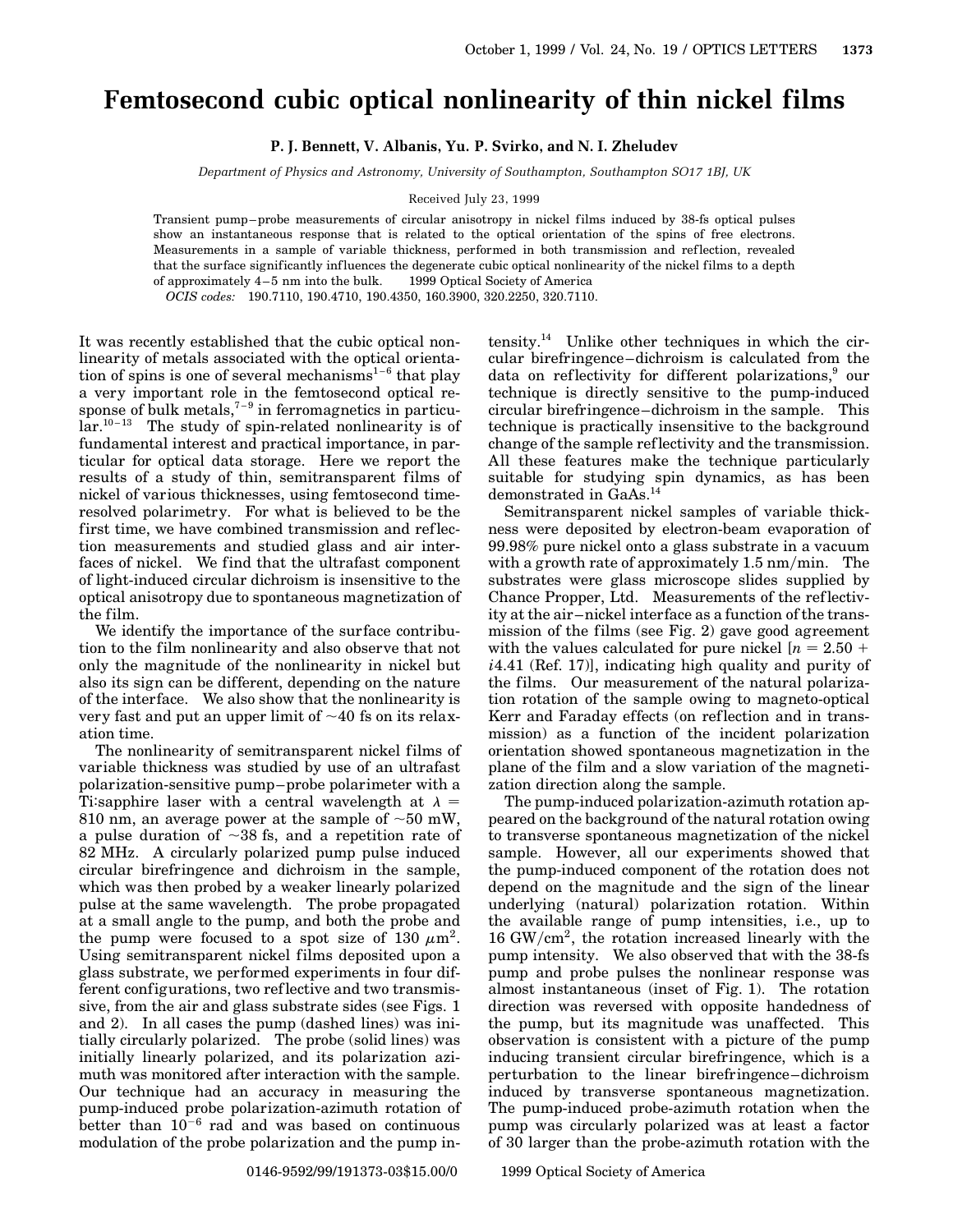

Fig. 1. Pump-induced probe polarization-azimuth rotation at zero pump–probe delay observed in transmission experiments for opposite directions of propagation  $\Theta$  and  $\blacksquare$ ) and the corresponding values of the optical nonlinearity  $\Delta \chi^{(T)}$  in nickel, calculated from Eq. (1) ( $\circ$  and  $\Box$ ). The inset shows the normalized pump-induced probe polarization azimuth rotation as a function of the pump–probe delay in transmission through the sample. In all cases the response was instantaneous within the time resolution available, with 38-fs optical pulses.



Fig. 2. Pump-induced probe polarization-azimuth rotation at zero pump–probe delay on reflection as a function of the transmission of the nickel film. Note that the direction of the rotation at the nickel–air interface  $(\triangle)$  is the opposite of that at the glass–air interface  $(\blacklozenge)$ . The lefthand scale shows the corresponding effective nonlinearity  $\Delta \chi^{(R)}$ , as calculated from Eq. (2) ( $\Delta$  and  $\Diamond$ ). The bottom graph shows a plot of the ref lectivity from the air–nickel  $\text{interface}$  ( $\blacksquare$ ). The solid curve is calculated from a numerical model for a refractive index of  $n = 2.50 - i4.41$ .<sup>15</sup>

pump linearly polarized at  $45^{\circ}$  to the probe. For the results reported below, the pump was always circularly polarized.

In transmission experiments we found that the sign of the pump-induced probe polarization is independent of the direction of propagation through the sample and depends only on the handedness of the pump

pulse. For a given pump intensity, the rotation tends to increase with the sample thickness and is slightly higher for propagation from the glass substrate into the nickel film. Such a difference in rotation may be anticipated, as the reflectivity of the two interfaces, and therefore the intensities inside the nickel film, are different. Presuming that the film is homogeneous, we can calculate the nonlinearity of the nickel layer from the following formula<sup>16</sup>:

$$
\Theta^{T} = \pm \frac{32\pi^{3}}{c\lambda \left| 1 + \frac{n}{n_{0}} \right|^{2}} \operatorname{Re} \left\{ \frac{\chi_{xxyy} - \chi_{xyyx}}{n} \right\} \int_{0}^{L} I_{p}(z) \mathrm{d} z \,.
$$
\n(1)

Here  $\Theta^T$  is the pump-induced probe polarizationazimuth rotation in transmission through a sample of length *L* and  $I_p(z)$  is the intensity of the pump wave in the sample. Equation (1) is valid when the optical response is instantaneous, as was observed in our experiments. Equation (1) also assumes a weak dependence of the nonlinear susceptibilities and the complex refractive index on frequency within the laser pulse spectrum, which is the case in metals. Equation (1) neglects multiple ref lections, which is a reasonable assumption for a highly absorbing sample. This formula is suitable for propagation in both directions; however, if the light enters the nickel film from the glass side,  $n_0 = 1.50$  should be assumed, but for the opposite direction one has to use refractive index  $n_0 = 1$ . The plus and minus signs refer to right- and left-hand circular polarizations of the pump, respectively. Here the nonlinearity has been introduced in standard fashion by use of the nonlinear constitutive equation,  $P_i^{\text{nl}}(\omega) = \chi_{ijkl}(\omega,\omega,\omega,-\omega)E_j(\omega)E_k(\omega)E_l^*(\omega)$ . The coherent contribution to the nonlinear rotation, which depends on the mutual phase between the pump and the probe, was neglected in Eq. (1), as in our experiments the coherent component was suppressed by use of the technique described in Ref. 17.

The effective nonlinearity that was recovered from the transmission experiment is presented in Fig. 1, in which the following notation is used:  $\Delta \chi^{(T)} = \text{Re}$  $\times$  [( $\chi_{xxyy} - \chi_{xyyx}/n$ ]. One can see that the nonlinearity is practically independent of the film thickness,  $\Delta \chi^{(T)} \sim 2 \times 10^{-10}$  esu. Neglecting multiple ref lections and modeling the pump intensity as a decaying exponential across the film lead to an error of less than 15% in the estimate of the nonlinearity. A small difference between the values of the nonlinearities derived from the data for the opposite directions of preparations can be attributed to a surface contribution that we discuss below. Our transmission measurements suggest that the non- $\text{linearity}, \Delta \chi^{(T)} = \text{Re}[(\chi_{xxyy} - \chi_{xyyx})/n], \text{ in nickel can}$ be approximated to be homogeneous within the range of thicknesses measured in our experiment, with the surface effects making only a small contribution.

The results of our measurements of the reflected light suggest a very different picture for the nonlinearity that is responsible for the reflective effects:  $\Delta \chi^{(R)} = \text{Im}((\chi_{xxyy} - \chi_{xyyx})/\{n[1 - (n/n_0)^2]\}).$  For a